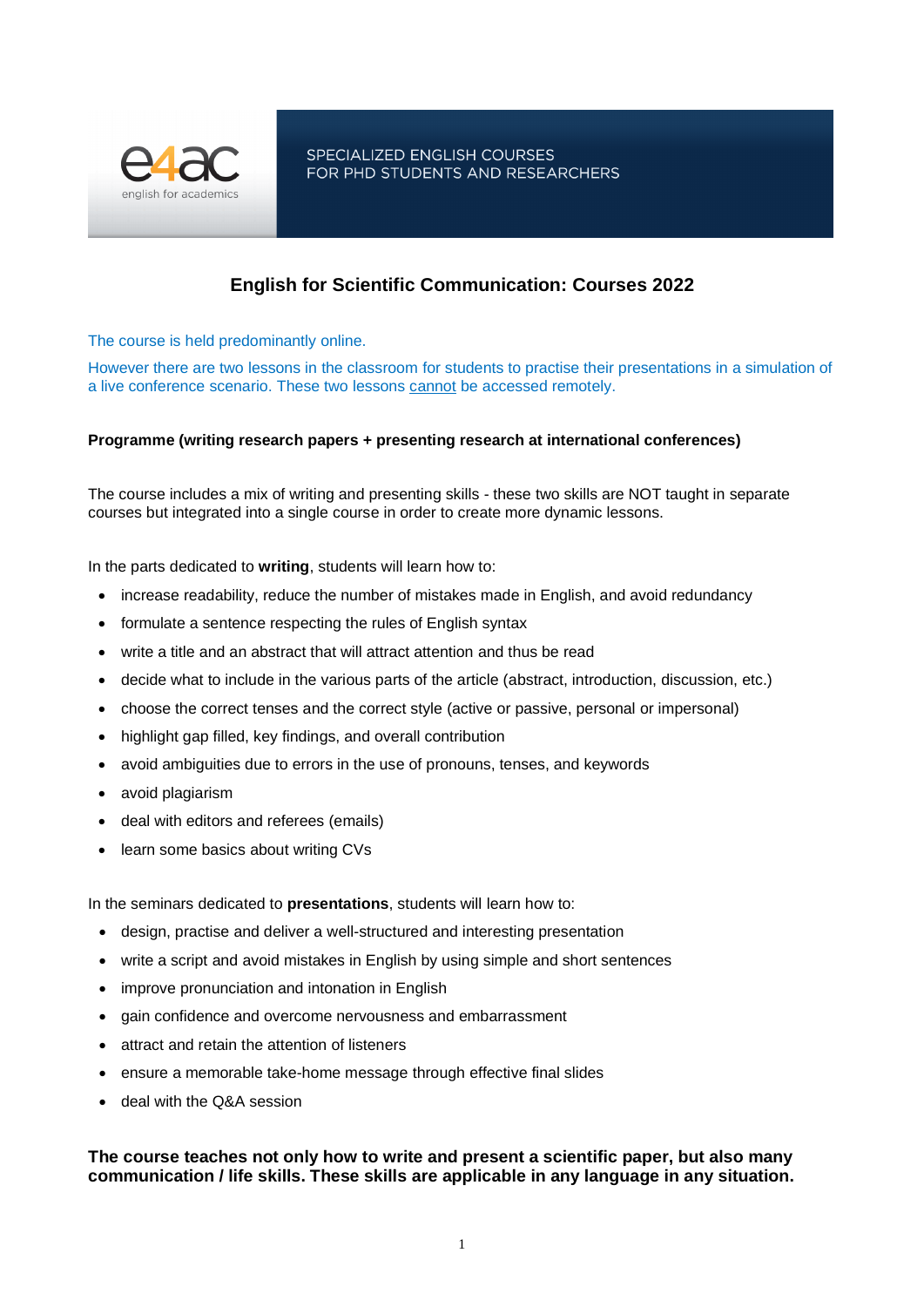## **Publications by Adrian Wallwork**

#### **SPRINGER NATURE (USA & EU)**

English for Research: "Poor English" Tips to avoid the Top 100 mistakes in Academic Communication in English (2020) English for Writing Research Papers (2011, 2016) - editions also in Chinese, Japanese, Korean, Farsi English for Presentations at International Conferences (2010, 2016) - editions also in Chinese and Japanese English for Research: Usage, Style, and Grammar (2012) English for Research: Grammar / Vocabulary / Writing Exercises (three volumes, 2012) English for Academic Correspondence and Socializing (2011, 2016) English for Interacting on Campus (2016) Six volumes in the Professional / Business English series (2014) and six volumes in the *Easy English* series (2018).

#### **BUSINESS EXPERT PRESS (USA)**

Communication Across Borders (2018)

#### **OXFORD UNIVERSITY PRESS (GB)**

International Express – Upper Intermediate (2007) - with Keith Harding; Business Vision (2002); Business Options (1999)

### **BBB WORLD ENGLISH – BBC PUBLICATIONS (GB) - WITH ANNA SOUTHERN**

Science and Technology (2004); Business and Finance (2003); Culture and Society (2003); News (2002)

#### **CAMBRIDGE UNIVERSITY PRESS (GB)**

The Book of Days (1999); Discussions A-Z Advanced (1997); Discussions A-Z Intermediate (1997)

#### **SEFL (GB)**

Discussions Vols 1-3 (2019); Discussions You've Never Had (2019); Discussions One-to-One (2019) *five more volumes to be published in 2020/2021*

### **BOOKS PUBLISHED IN ITALY**

Smart English (Rizzoli, 2018) Il tuo inglese senza errori (De Agostini, 2014) Inglese email (Vallardi, 2009); L'inglese facile per chi lavoro (Vallardi, 2007)